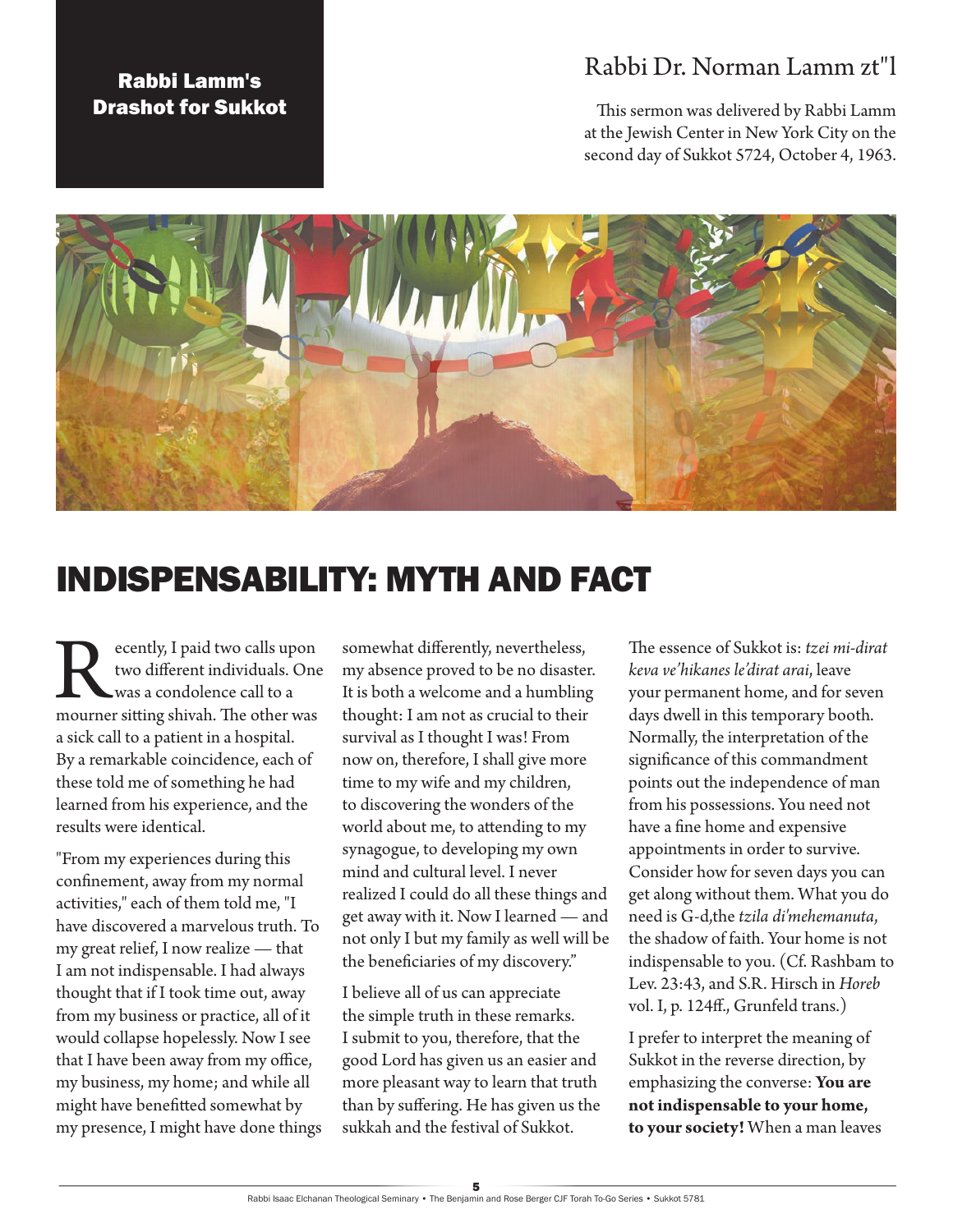his *dirat keva*, his lavish home and complex society, and for seven days he moves out — whether completely, or at least partially, for meals — he discovers that they survive — even without his presence! By moving out from under a roof to under the *sekhakh*, he learns what the patient does in the hospital and the survivor in the house of mourning — except that he learns it through *simhah*, not anguish; that, in a great measure, the world can very well get along without him!

This is a sobering thought, for by destroying the myth of our indispensability, it makes us feel that we are not the center of the world, that we are essentially dependent beings. And it is also a liberating thought, for it assures us that we can now learn, throughout the year, to pay more attention to the things in life that are really important, and that we will not thereby be endangering the existence of the other, mundane affairs.

Perhaps, then, we ought to take a little bit of Sukkot with us through the rest of the year. Every day a waft of the Sukkah's atmosphere ought to inspire us to "let go" for a short while and divert our attention to ourselves, our minds, our hearts — our *neshamah*. The world can get along without us.

Bratzlaver Hasidim offer us a remarkable suggestion: every day ought to contain at least one "dead hour." All our waking hours are so filled with "life," with nervous tensions of all sort that afflict us in the course of our daily affairs in commerce, in business, in professions, in society. Our emotions are engaged with others, our feelings entangled with them, our sensitivities inflamed with real or imaginary slights to our pride, our minds overflowing with a myriad of details and plans,

worries and concerns on paying bills, satisfying employers or employees, pacifying clients or customers, meeting the competition, keeping up with the neighbors. These so-called "live" hours are so preoccupied with other people, that we utterly ignore our own selves. No wonder we have so little inner peace, inner tranquility. We are "alive" so tensely, so neurotically, so busily, that we head straight for the psychiatrist's couch and for spiritual oblivion. Hence, say the Bratzlaver Hasidim, keep one little hour set aside as your "dead hour." Make no appointments, answer no phone calls, read no newspapers, keep away from radio and television, see no people, write no memos to yourself. Be "dead to the world" — and alive to yourself. Banish all your usual problems from your mind. Think of where you are going in life — or , perhaps, where life is taking you; the difference is worth thinking about. Ponder your own conduct, and what it is doing to you and to your character and personality. Project into the future — that of yourself, your children, your community. Make a *heshbon ha-nefesh* with yourself that may help you redirect and reorient your day-today activities. And if you are not the contemplative kind — then pull your mind out of the sucking whirlpool of daily business and elevate yourself to a new and higher kind of existence by reading that which is enduring, reviewing the Sidra, finding inspiration to a higher-than-animal existence through art or music, studying a *blatt gemara* — dead to the world, and alive to yourself. One "dead hour" a day can make all of life worth living!

That ought to be one concrete, felicitous result of the message of Sukkot. For the Bratzlavers' "dead hour" is the essence of Sukkot: you *can* get away from under your *dirat keva*, from your normal routine, and into the *sukkah* under G-d's great heaven, without permanent damage to all the intricate goingson in that home or office or factory, the *dirat keva*. But when we say that Sukkot teaches us that man is not indispensable, does that mean that he is expendable, that there is no area of life where he is indeed indispensable?

No, there are areas where man is crucial, where there can be only dismal failure without him. If in his mundane affairs, his *dirat keva*, his presence is dispensable; then in the *sukkah*, symbol of the spiritual world, man is indispensable! A *sukkah* without a Jew to make *kiddush* in it is meaningless. There is nothing holy about it. Strange as it may sound, in matters of the spirit **G-d needs man**! *Ha-Kadosh barukh Hu mitzapeh li'tefillatan shel tzaddikim*, G-d deeply desires the prayers of the righteous. His purposes in the world cannot be fulfilled without men — without each individual man or woman called upon by Him to contribute to the building of *malkhut shamayim*, the Kingdom of Heaven, the G-d approved society and world. If any one of us fails in his or her spiritual mission then, as our Sages were wont to say, G-d's Name is incomplete. Here — each of us is truly indispensable.

The Talmud (*Sukkah* 53a) tells us an interesting story of the renowned Hillel at the *simhat bet ha-shoevah*, the joyous celebration at the drawing of the waters which took place in the Temple on Sukkot. When Hillel would reach the heights of happiness at this occasion, he would say: *im ani kan, ha-kol kan; v'im eini kan, mi kan* — "if I am here, everyone is here; and if I am not here, who then is here?" A strange remark, is it not? Hillel the